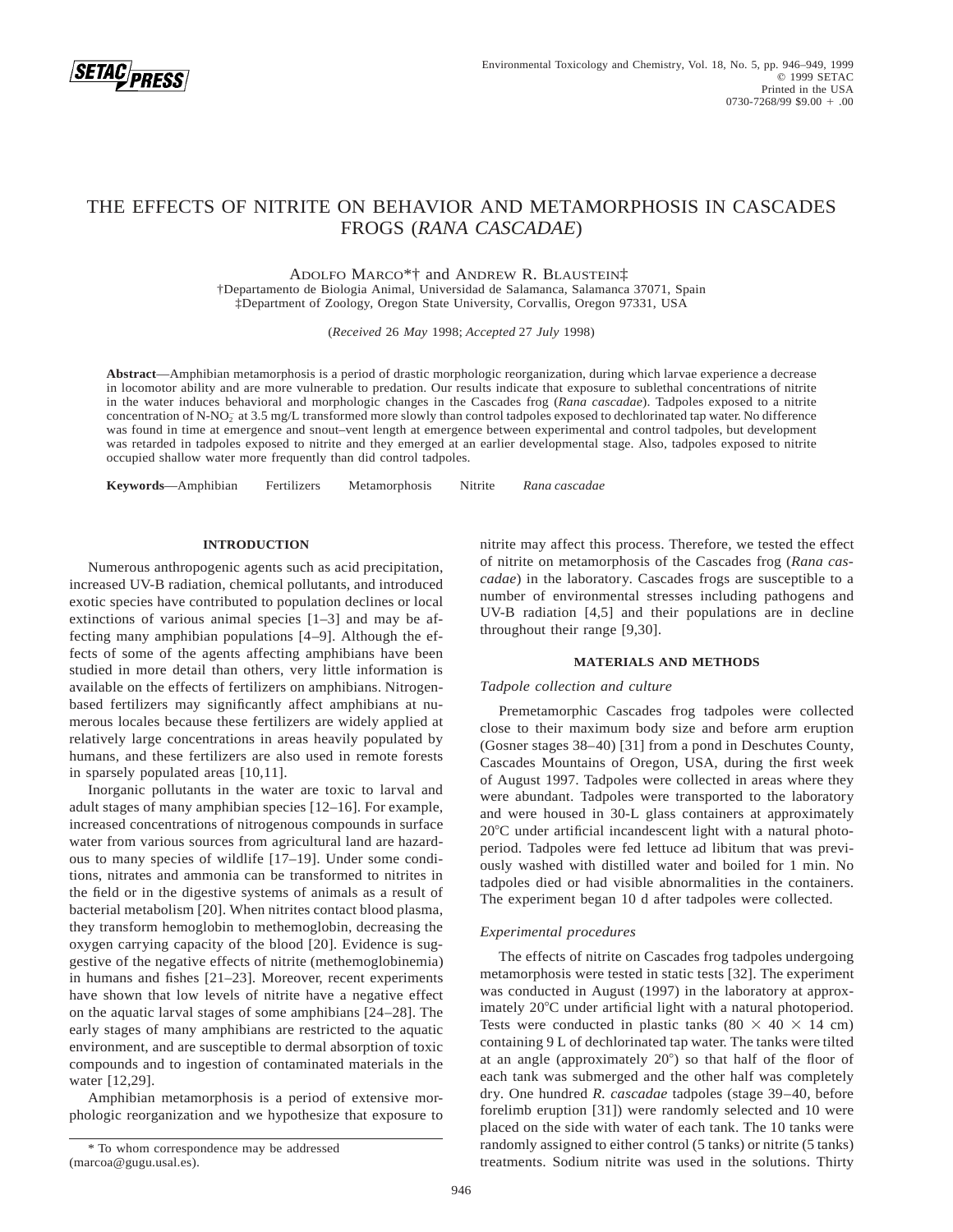Table 1. Results of multivariate analyses of variance that analyze the overall effect of nitrite on *Rana cascadae* metamorphosis

| Effect                        | Variable          | ď   |        |         |
|-------------------------------|-------------------|-----|--------|---------|
| Snout-vent length (covariate) | All               | 4.4 | 13.179 | 0.014   |
| Nitrite                       | All               | 4.4 | 10.681 | 0.021   |
| Nitrite                       | Time to emergence |     | 1.612  | 0.245   |
| Nitrite                       | Time to stage 42  |     | 5.826  | 0.047   |
| Nitrite                       | Tail loss rate    |     | 6.876  | 0.034   |
| Nitrite                       | Head out of water |     | 37.700 | < 0.001 |

milliliters of nitrite solution was added to the water in each tank for a final concentration of  $N-NO<sub>2</sub>$  of 3.5 mg/L. Thirty milliliters of dechlorinated water was added to the control tanks. The sublethal nitrite concentration was based on pilot trials conducted for other amphibian species (*Rana pretiosa* and *Rana aurora*). Dechlorinated tap water that was chemically treated to remove ammonia, chlorine, chloramine and heavy metals, and to buffer pH, was used. Tadpoles were fed lettuce ad libitum that was washed with distilled water and boiled for 1 min. Solutions were replaced and tanks were cleaned at days 5 and 10. The experiment was conducted for 14 d. The experiment ended when at least six tadpoles from every tank emerged from the water. Tadpoles were considered to have emerged from the water if they were found in the upper one-third of the dry half of the tank, or if they had climbed to the top of the tank, above the level of the water. Tadpoles that emerged from the water were removed from the tank.

To determine whether tadpoles had a behavioral response to nitrite we recorded in each tank, over a 30-s span every 12 h, the number of tadpoles with their heads out of the water. To detect an effect of nitrite on metamorphosis we recorded in each tank and every 12 h, the number of tadpoles with erupted forelimbs (Gosner stage 42). To determine whether nitrite had an effect on emergence from water, we recorded time to emergence, snout–vent length, and tail length of emerging tadpoles. Tail loss rate was also calculated to determine if nitrite had a morphologic effect in metamorphosis. To estimate this rate for each emerging metamorph, we considered as initial value of tail length the average tail length of 20 tadpoles randomly selected and measured the day when the experiment began. These tadpoles were not used in the experiment.

#### *Analysis of data*

Multivariate analysis of covariance (MANCOVA) was used to determine whether nitrite had an overall effect on tadpole metamorphosis, considering as dependent variables, time to emergence, tail loss rate until emergence, time to Gosner stage 42, and number of tadpoles observed with their heads out of water. The independent variable was the snout–vent length of tadpoles. Post hoc analyses of covariance were used to determine the effects of exposure to nitrite on each variable.

# **RESULTS**

No tadpoles died. The MANCOVA indicated an overall effect of exposure to nitrite on Cascades frog metamorphosis. No significant effects were found on juvenile snout–vent length at emergence (Student's *t* test;  $t = 0.56$ ,  $p = 0.592$ ) and time to emergence (Table 1). Tadpoles started to emerge after an exposure of 96 h. The average time to emergence was 175 h (range  $= 96-324$  h) for control tadpoles and 184 h (range  $=$ 96–336 h) for tadpoles in water with nitrite. However, tadpoles in water with nitrite had slower development and slower rate of tail loss (Fig. 1) and consequently emerged with longer tails than control tadpoles. Moreover, during metamorphosis we detected behavioral differences among treatments. Tadpoles in water with nitrite were more frequently found in shallow water where their heads were out of water (Table 1 and Fig. 2).

#### **DISCUSSION**

Low concentrations of nitrite may have negative effects on amphibian larval survival [26,27]. Among these effects is the oxidation of hemoglobin to methemoglobin. This conversion hampers oxygen transport in blood. Thus, methemoglobinemia can cause tissue hypoxia and eventually death of affected an-



Fig. 1. Tail length (mean  $\pm$  SD) at metamorphosis of *Rana cascadae* tadpoles exposed to water with a sublethal concentration of nitrite versus tadpoles in water without nitrite. Numbers 1 through 5 are individual tanks containing 10 tadpoles, receiving the control and experimental (nitrite) treatment. Mean and standard deviation are shown for each tank, with an overall mean  $\pm$  standard deviation for control and treatment.



Fig. 2. Behavioral effect (measured as number of tadpoles partially exposing their head out of the water) of sublethal concentrations of nitrite on *Rana cascadae* tadpoles during metamorphosis. Numbers 1 through 5 are individual tanks containing 10 tadpoles, receiving the control and experimental (nitrite) treatment. Mean and standard deviation are shown for each tank, with an overall mean  $\pm$  standard deviation for control and treatment.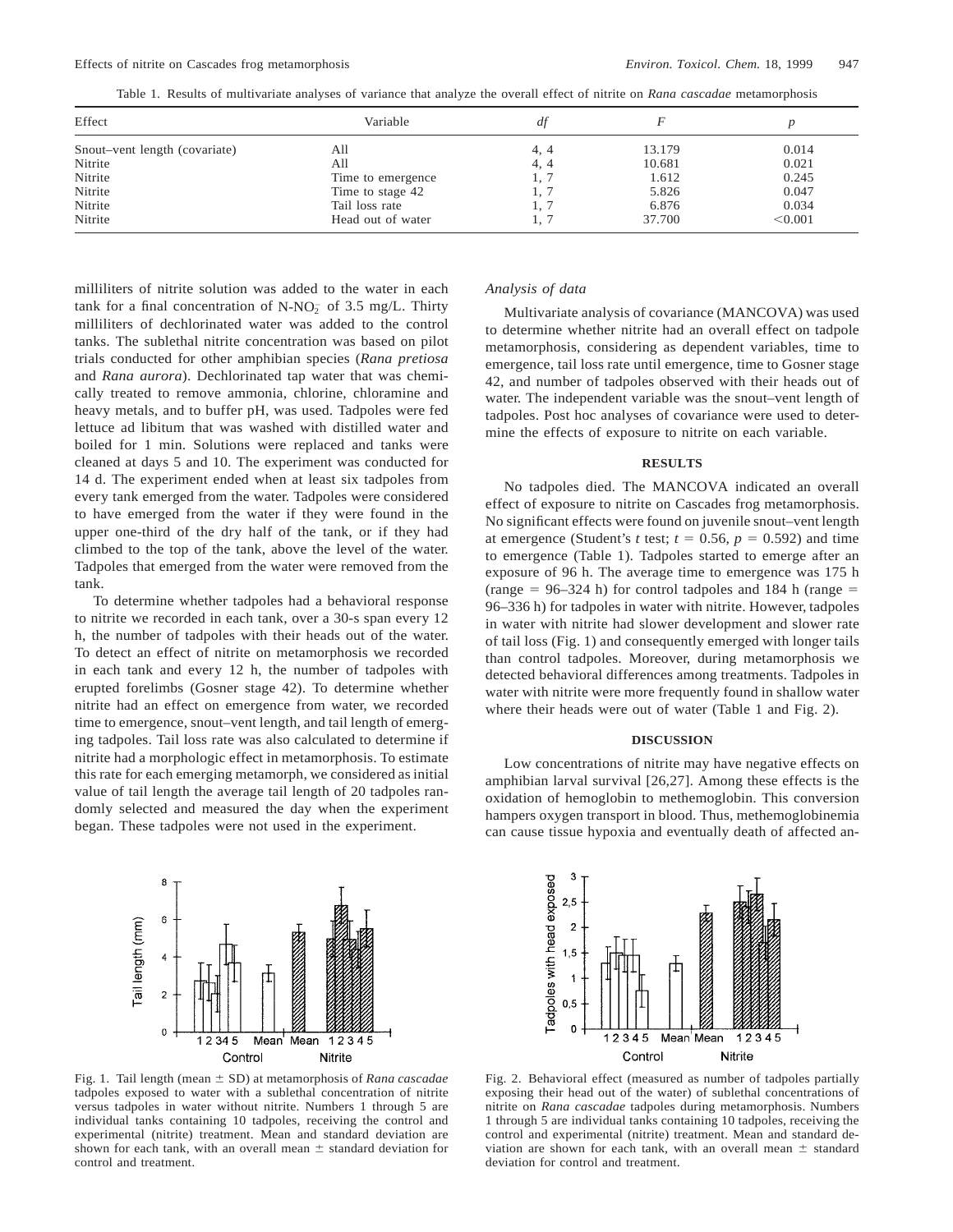imals [20]. The lethal effects of nitrites are related to ion concentration and have been documented mainly in early stages of development, but some animal species may become more tolerant of nitrite as they grow [33]. Tadpoles at later developmental stages may be more tolerant to nitrite than those in earlier stages. However, nitrites have some sublethal effects on aquatic vertebrates. Nitrites may affect swimming performance, growth, and development and cause morphologic abnormalities [22,34]. The nitrite concentration used in this study is lethal for newly hatched larvae of several amphibians [26,27]. This concentration of nitrite was not lethal for Cascades frog tadpoles undergoing metamorphosis. However, some sublethal effects on tadpole development and behavior were detected.

In this study, tadpoles that were exposed to nitrite transformed more slowly than did control tadpoles. Oxygen consumption is relatively high throughout metamorphosis [35] and hypoxia due to exposure to nitrite could have a negative effect in tadpole metabolism. Nitrite may cause tissue hypoxia in tadpoles, thus affecting and slowing the physiologic and morphologic changes that take place during metamorphosis.

If nitrite hampers growth and development and stage to emergence from water in larval amphibians, the larvae may be more prone to predation. Transforming tadpoles of some anuran species have a higher predation rate by snakes than larvae or juveniles [36]. Larvae undergoing metamorphosis would be incompletely suited to their new terrestrial habitat if they had not completely transformed [37]. For example, they would have limited ability to move in the terrestrial environment, and be more vulnerable to predation. In this study, premetamorphic tadpoles exposed to nitrite emerged from water at an early stage of development, conserving characteristics of the larval stage, such as relatively long tails. Thus, the effect of nitrite on stage to emergence from water could potentially increase the rate of predation on these tadpoles.

Methemoglobinemia could also explain the observed behavioral responses of tadpoles to nitrite. In this study, tadpoles in water with nitrite occupied shallow water more often than did controls, perhaps because they were trying to get more oxygen. Bobbing behavior has been described in many amphibians and apparently the bobbing rate is related to oxygen availability in water [38]. At hypoxic conditions, tadpoles may also increase their frequency of breathing [39]. We suggest that tissue hypoxia due to exposure to nitrite could force tadpoles to shift their habitat use to shallow water, so that they can breathe more efficiently. However, given that tadpoles are not suited to terrestrial life, the presence of tadpoles near the shore could increase their risk of predation.

In summary, we have shown that brief exposure to nitrites affects the growth and behavior of *R. cascadae* tadpoles during a critical time period in their development. Because nitrogenous fertilizers are applied to many locales, it is possible that they are adversely affecting amphibians at the larval stage. These effects have not been intensively studied but they may ultimately affect amphibians at the population level.

*Acknowledgement*—We thank Chelo Quilchano, Erica Wildy, Lisa Belden, Ole Stabell, Audrey Hatch, and David Cash. We also thank Cal Meachum, Ruth Adams, and Steve Carlson. Funding was provided by the Ministry of Education and Culture of Spain grant E95- 16796691 to A. Marco; Oregon State University, Department of Zoology Research Funds; and National Science Foundation of USA grant DEB 9423333 to A.R. Blaustein.

#### **REFERENCES**

- 1. Ehrlich PR, Ehrlich AH, Pimm S. 1996. Betrayal of science and reason. *Nature* 383:494.
- 2. Wake DB. 1991. Declining amphibian populations. *Science* 253: 422–424.
- 3. Wilson EO. 1992. *The Diversity of Life.* Belknap, Cambridge, MA, USA.
- 4. Kiesecker JM, Blaustein AR. 1995. Synergism between UV-B radiation and a pathogen magnifies amphibian embryo mortality in nature. *Proc Natl Acad Sci USA* 92:11049–11052.
- 5. Blaustein AR, Hoffman PD, Hokit DG, Kiesecker JM, Walls SC, Hays JB. 1994. UV-repair and resistance to solar UV-B in amphibian eggs: A link to population declines? *Proc Natl Acad Sci USA* 91:1791–1795.
- 6. Kiesecker JM, Blaustein AR. 1997. Population differences in responses of red-legged frogs (*Rana aurora*) to introduced bullfrogs. *Ecology* 78:1752–1760.
- 7. Blaustein AR, Wake DB, Sousa WP. 1994. Amphibian declines: Judging stability, persistence, and susceptibility of populations to local and global extinctions. *Conserv Biol* 8:60–71.
- 8. Reaser JK. 1996. The elucidation of amphibian declines: Are amphibian populations disappearing? *Amphib Reptile Conserv* 1:4–9.
- 9. Stebbins RC, Cohen NW. 1995. *A Natural History of Amphibians.* Princeton University Press, Princeton, NJ, USA.
- 10. Gessel SP, Atkinson WA. 1984. Use of fertilizers in sustained productivity of Douglas-fir forests. In Stone EL, ed, *Forest Soils and Treatment Impacts.* University of Tennessee, Knoxville, TN, USA, pp 125–140.
- 11. Norse EA. 1990. *Ancient Forests of the Pacific Northwest.* The Wilderness Society, Washington, DC, USA.
- 12. Berger L. 1989. Disappearance of amphibian larvae in the agricultural landscape. *Ecol Inter Bull* 17:65–73.
- 13. Devillers J, Exbrayat JM. 1992. *Ecotoxicity of Chemicals to Amphibians. Handbooks of Ecotoxicological Data,* Vol 1. Gordon and Breach Science, Philadelphia, PA, USA.
- 14. Fulton MH, Chambers JE. 1985. The toxic and teratogenic effects of selected organophosphorus compounds on the embryos of three species of amphibians. *Toxicol Lett* 26:175–180.
- 15. Lefcort H, Hancock KA, Maur KM, Rostal DC. 1997. The effects of used motor oil, silt, and the water mold *Saprolegnia parasitica* on the growth and survival of mole salamanders (genus *Ambystoma*). *Arch Environ Contam Toxicol* 32:383–388.
- 16. Mahaney PA. 1994. Effects of freshwater petroleum contamination on amphibian hatching and metamorphosis. *Environ Toxicol Chem* 13:259–265.
- 17. Bogardi I, Kuzelka RD, Ennenga WG. 1991. *Nitrate Contamination*: *Exposure, Consequence, and Control.* NATO ASI Series G—Ecological Sciences, Vol 30. Springer-Verlag, New York, NY, USA.
- 18. Hecnar SJ. 1995. Acute and chronic toxicity of ammonium nitrate fertilizer to amphibians from southern Ontario. *Environ Toxicol Chem* 14:2131–2137.
- 19. Russo RC, Thurston RV. 1977. The acute toxicity of nitrite to fishes. In Tubb RA, ed, *Recent Advances in Fish Toxicology.* U.S. Environmental Protection Agency, Corvallis, OR.
- 20. Eddy FB, Williams EM. 1994. Freshwater fish and nitrite. In Howells G, ed, *Water Quality for Freshwater Fish.* Gordon and Breach Science, Yverdon, Switzerland, pp 117–143.
- 21. Lewis WM Jr, Morris DP. 1986. Toxicity of nitrite to fish: A review. *Trans Am Fish Soc* 115:183–194.
- 22. Organization for Economic Cooperation and Development. 1986. *Water Pollution by Fertilizers and Pesticides.* Paris, France.
- 23. Williams EM, Eddy FB. 1989. Effect of nitrite on the embryonic development of Atlantic salmon (*Salmo salar*). *Can J Fish Aquat Sci* 46:1726–1729.
- 24. Dappen GE. 1982. Effects of nitrates upon hemopoietic, lymphoid and vascular tissues of tadpoles and frogs. *Proc Nebr Acad Sci* 92:23.
- 25. Huey DW, Beitinger TL. 1980. Hematological responses of larval *Rana catesbeiana* to sublethal nitrite exposures. *Bull Environ Contam Toxicol* 25:574–577.
- 26. Huey DW, Beitinger TL. 1980. Toxicity of nitrite to larvae of the salamander *Ambystoma texanum. Bull Environ Contam Toxicol* 25:909–912.
- 27. Oldham RS, Hilton-Brown D. 1992. Effect of agricultural fertilizers on amphibians (C): NPK granules tested separately. Report F72-15-05. Nature Conservancy Council, London, UK.